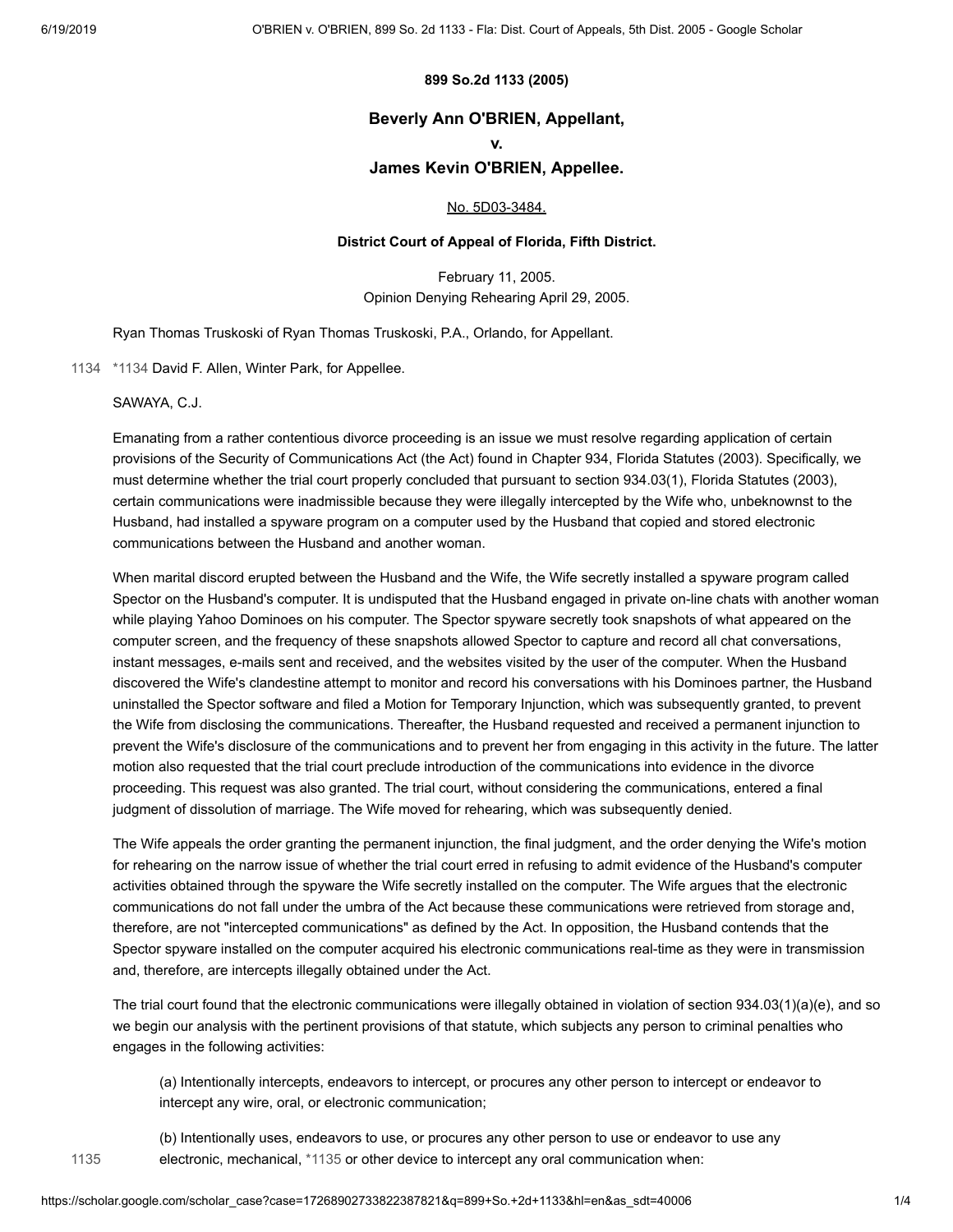1. Such device is affixed to, or otherwise transmits a signal through, a wire, cable, or other like connection used in wire communication; or

2. Such device transmits communications by radio or interferes with the transmission of such communication;

(c) Intentionally discloses, or endeavors to disclose, to any other person the contents of any wire, oral, or electronic communication, knowing or having reason to know that the information was obtained through the interception of a wire, oral, or electronic communication in violation of this subsection;

(d) Intentionally uses, or endeavors to use, the contents of any wire, oral, or electronic communication, knowing or having reason to know that the information was obtained through the interception of a wire, oral, or electronic communication in violation of this subsection; or

(e) Intentionally discloses, or endeavors to disclose, to any other person the contents of any wire, oral, or electronic communication intercepted by means authorized by subparagraph (2)(a)2., paragraph (2)(b), paragraph (2)(c), s. 934.07, or s. 934.09 when that person knows or has reason to know that the information was obtained through the interception of such a communication in connection with a criminal investigation, has obtained or received the information in connection with a criminal investigation, and intends to improperly obstruct, impede, or interfere with a duly authorized criminal investigation;

shall be punished as provided in subsection (4).

§ 934.03(1)(a)-(e), Fla. Stat. (2003). Enactment of these prohibitions connotes "a policy decision by the Florida legislature to allow each party to a conversation to have an expectation of privacy from interception by another party to the conversation." *[Shevin v. Sunbeam Television Corp.,](https://scholar.google.com/scholar_case?case=3377720699785391478&q=899+So.+2d+1133&hl=en&as_sdt=40006)* 351 So.2d 723, 726-27 (Fla.1977). The purpose of the Act is to protect every person's right to privacy and to prevent the pernicious effect on all citizens who would otherwise feel insecure from intrusion into their private conversations and communications. *Id.*

<span id="page-1-1"></span>The clear intent of the Legislature in enacting section 934.03 was to make it illegal for a person to intercept wire, oral, or electronic communications. It is beyond doubt that what the trial court excluded from evidence are "electronic communications."<sup>[\[1\]](#page-3-0)</sup> The core of the issue lies in whether the electronic communications were intercepted. The term "intercept" is defined by the Act as "the aural or other acquisition of the contents of any wire, electronic, or oral communication through the use of any electronic, mechanical, or other device." § 934.02(3), Fla. Stat. (2003). We discern that there is a rather fine distinction between what is transmitted as an electronic communication subject to interception and the storage of what has been previously communicated. It is here that we tread upon new ground. Because we have found no precedent rendered by the Florida courts that considers this distinction, and in light of the fact that the Act was modeled

after the Federal Wiretap Act,<sup>[\[2\]](#page-3-1)</sup> we advert to decisions by the [\\*1136](#page-1-0) federal courts that have addressed this issue for guidance.<sup>[\[3\]](#page-3-2)</sup> [1136](#page-1-0)

<span id="page-1-3"></span><span id="page-1-2"></span><span id="page-1-0"></span>The federal courts have consistently held that electronic communications, in order to be intercepted, must be acquired contemporaneously with transmission and that electronic communications are not intercepted within the meaning of the Federal Wiretap Act if they are retrieved from storage. *See [Fraser v. Nationwide Mut. Ins. Co.,](https://scholar.google.com/scholar_case?case=15043027319425801795&q=899+So.+2d+1133&hl=en&as_sdt=40006)* 352 F.3d 107 (3d Cir.2003); *Theofel v. Farey-Jones,* [359 F.3d 1066 \(9th Cir.\),](https://scholar.google.com/scholar_case?case=15340270173597434953&q=899+So.+2d+1133&hl=en&as_sdt=40006) *cert. denied,* [\\_\\_\\_ U.S. \\_\\_\\_, 125 S.Ct. 48, 160 L.Ed.2d 17 \(2004\)](https://scholar.google.com/scholar_case?about=5821895801157270554&q=899+So.+2d+1133&hl=en&as_sdt=40006); *United States v. Steiger,* 318 F.3d 1039 (11th Cir.), *cert. denied,* [538 U.S. 1051, 123 S.Ct. 2120, 155 L.Ed.2d 1095 \(2003\);](https://scholar.google.com/scholar_case?case=5611821785646747519&q=899+So.+2d+1133&hl=en&as_sdt=40006) *Konop v. Hawaiian Airlines, Inc.,* 302 F.3d 868 (9th Cir.2002), *cert. denied,* [537 U.S. 1193, 123 S.Ct. 1292, 154 L.Ed.2d 1028 \(2003\)](https://scholar.google.com/scholar_case?about=11187939956651712620&q=899+So.+2d+1133&hl=en&as_sdt=40006). These courts arrived at this conclusion based on the federal law definitions of (1) the term "intercept," which is very similar to the definition in the Florida Act, (2) the term "wire communication," which provides for electronic storage, and (3) the term "electronic communication," which does not provide for electronic storage. The fact that the definition of "wire communication" provides for electronic storage while the definition of "electronic communication" does not, suggests to the federal courts that Congress intended "intercept" to include retrieval from storage of wire communications, but exclude retrieval from storage of electronic communications. The definition of "wire communication" in the Florida Act, unlike the Federal Wiretap Act, does not include a provision for retrieval from storage and, therefore, it is not clear whether the same rationale would be applied by the federal courts to provisions identical to the Florida Act. However, we need not decide whether electronic communications may never be intercepted from storage under the Florida Act because the particular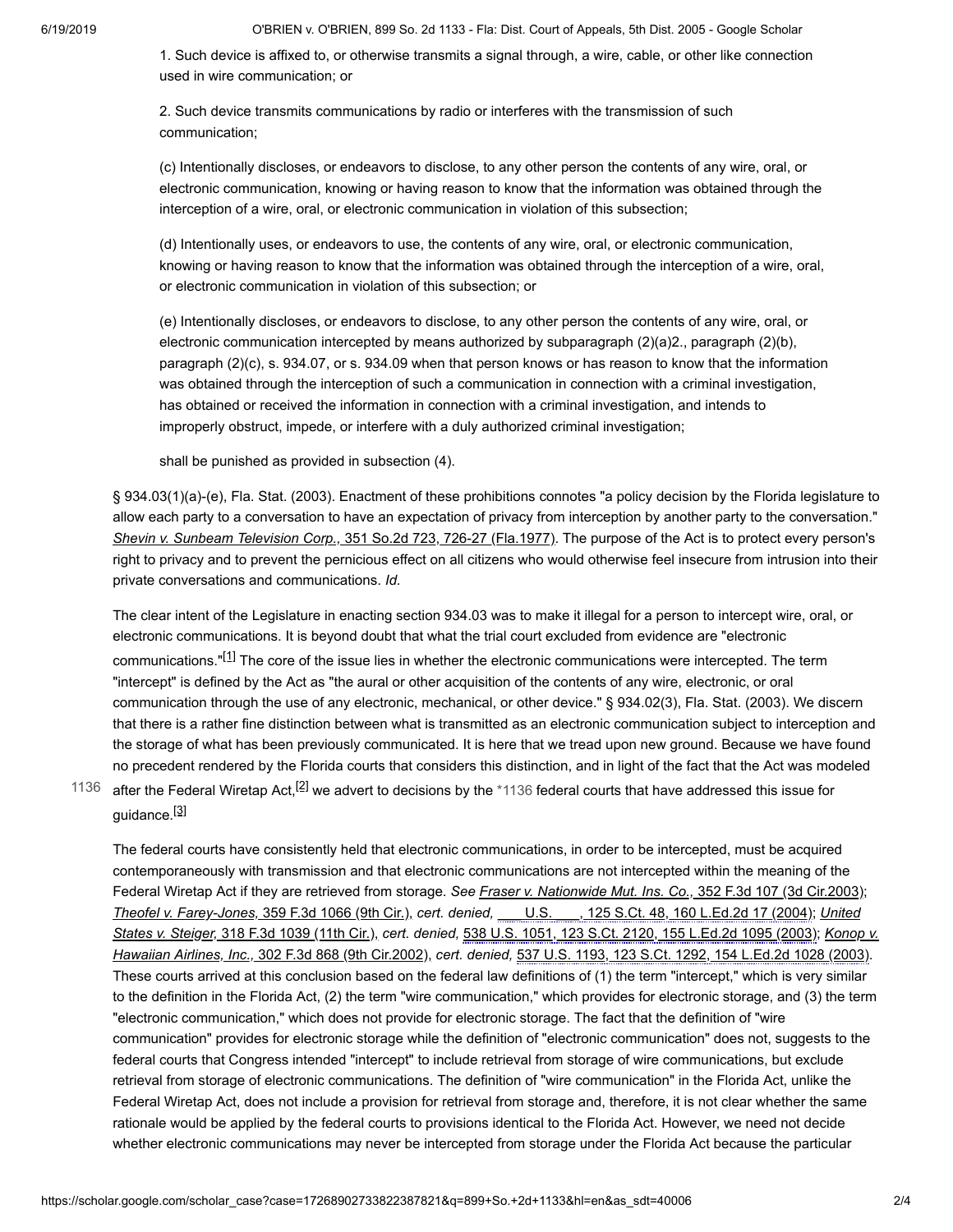facts and circumstances of the instant case reveal that the electronic communications were intercepted contemporaneously with transmission.

The Spector spyware program that the Wife surreptitiously installed on the computer used by the Husband intercepted and copied the electronic communications as they were transmitted. We believe that particular method constitutes interception within the meaning of the Florida Act, and the decision in *Steiger* supports this conclusion. In *Steiger,* an individual was able to hack into the defendant's computer via a Trojan horse virus that allowed the hacker access to pornographic materials stored on the hard drive. The hacker was successful in transferring the pornographic material from that computer to the hacker's computer. The court held that because the Trojan horse virus simply copied information that had previously been stored on the computer's hard drive, the capture of the electronic communication was not an interception within the meaning of the Federal Wiretap Act. The court did indicate, however, that interception could occur if the virus or software intercepted

<span id="page-2-0"></span>[1137](#page-2-0) [\\*1137](#page-2-0) the communication as it was being transmitted and copied it. The court stated:

[T]here is only a narrow window during which an E-mail interception may occur—the seconds or miliseconds before which a newly composed message is saved to any temporary location following a send command. Therefore, unless some type of automatic routing software is used (for example, a duplicate of all of an employee's messages are automatically sent to the employee's boss), interception of E-mail within the prohibition of [the Wiretap Act] is virtually impossible.

*Steiger,* [318 F.3d at 1050](https://scholar.google.com/scholar_case?case=5611821785646747519&q=899+So.+2d+1133&hl=en&as_sdt=40006) (quoting Jarrod J. White, *E-Mail@Work.com: Employer Monitoring of Employee E-Mail,* 48 Ala. L.Rev. 1079, 1083 (1997)). Hence, a valid distinction exists between a spyware program similar to that in *Steiger,* which simply breaks into a computer and retrieves information already stored on the hard drive, and a spyware program similar to the one installed by the Wife in the instant case, which copies the communication as it is transmitted and routes the copy to a storage file in the computer.

The Wife argues that the communications were in fact stored before acquisition because once the text image became visible on the screen, the communication was no longer in transit and, therefore, not subject to intercept. We disagree. We do not believe that this evanescent time period is sufficient to transform acquisition of the communications from a contemporaneous interception to retrieval from electronic storage. We conclude that because the spyware installed by the Wife intercepted the electronic communication contemporaneously with transmission, copied it, and routed the copy to a file in the computer's hard drive, the electronic communications were intercepted in violation of the Florida Act.

We must next determine whether the improperly intercepted electronic communications may be excluded from evidence under the Act. The exclusionary provisions of the Act are found in section 934.06, Florida Statutes (2003), which provides that "[w]henever any wire or oral communication has been intercepted, no part of the contents of such communication and no evidence derived therefrom may be received in evidence. . . ." Conspicuously absent from the provisions of this statute is any reference to electronic communications. The federal courts, which interpreted an identical statute contained in the Federal Wiretap Act, have held that because provision is not made for exclusion of intercepted electronic communications, Congress intended that such communications not be excluded under the Federal Wiretap Act. *See Steiger.* We agree with this reasoning and conclude that the intercepted electronic communications in the instant case are not excludable under the Act. But this does not end the inquiry.

Although not specifically excludable under the Act, it is illegal and punishable as a crime under the Act to intercept electronic communications. § 934.03, Fla. Stat. (2003). The trial court found that the electronic communications were illegally intercepted in violation of the Act and ordered that they not be admitted in evidence. Generally, the admission of [evidence is a matter within the sound discretion of the trial court.](https://scholar.google.com/scholar_case?case=17358184313480767256&q=899+So.+2d+1133&hl=en&as_sdt=40006) *See Stewart & Stevenson Servs., Inc. v. Westchester Fire Ins. Co.,* 804 So.2d 584, 587 (Fla. 5th DCA 2002); *Forester v. Norman Roger Jewell & Brooks Int'l, Inc.,* 610 So.2d 1369, [1372 \(Fla. 1st DCA 1992\) \("\[T\]he admission of evidence is within the sound judicial discretion of the trial judge, whose](https://scholar.google.com/scholar_case?case=7848866511413022760&q=899+So.+2d+1133&hl=en&as_sdt=40006) decision in such regard must be viewed in the context of the entire trial.") (citation omitted); *see also Globe v. State,* 877

<span id="page-2-1"></span>1138 [So.2d 663, 672 \\*1138 \(Fla.2004\) \("`A trial judge's ruling on the admissibility of evidence will not be disturbed absent an](https://scholar.google.com/scholar_case?case=15214409591229783580&q=899+So.+2d+1133&hl=en&as_sdt=40006) abuse of discretion.'") (quoting *Blanco v. State,* [452 So.2d 520 \(Fla.1984\),](https://scholar.google.com/scholar_case?case=14446842858912744200&q=899+So.+2d+1133&hl=en&as_sdt=40006) *cert. denied,* 469 U.S. 1181, 105 S.Ct. 940, 83 L.Ed.2d 953 (1985)); *Shearon v. Sullivan,* [821 So.2d 1222, 1225 \(Fla. 1st DCA 2002\) \("The standard of review of a trial](https://scholar.google.com/scholar_case?about=5985356242614030367&q=899+So.+2d+1133&hl=en&as_sdt=40006) court's exclusion of evidence is abuse of discretion") (citation omitted). Because the evidence was illegally obtained, we [conclude that the trial court did not abuse its discretion in refusing to admit it.](https://scholar.google.com/scholar_case?case=2098790202119027702&q=899+So.+2d+1133&hl=en&as_sdt=40006) *See Daniels v. State,* 381 So.2d 707 (Fla. 1st DCA 1979), *aff'd,* [389 So.2d 631 \(1980\);](https://scholar.google.com/scholar_case?case=11539391244970611869&q=899+So.+2d+1133&hl=en&as_sdt=40006) *Horn v. State,* [298 So.2d 194 \(Fla. 1st DCA 1974\),](https://scholar.google.com/scholar_case?case=10780286888839604962&q=899+So.+2d+1133&hl=en&as_sdt=40006) *cert. denied,* 308 So.2d 117 (Fla. 1975).